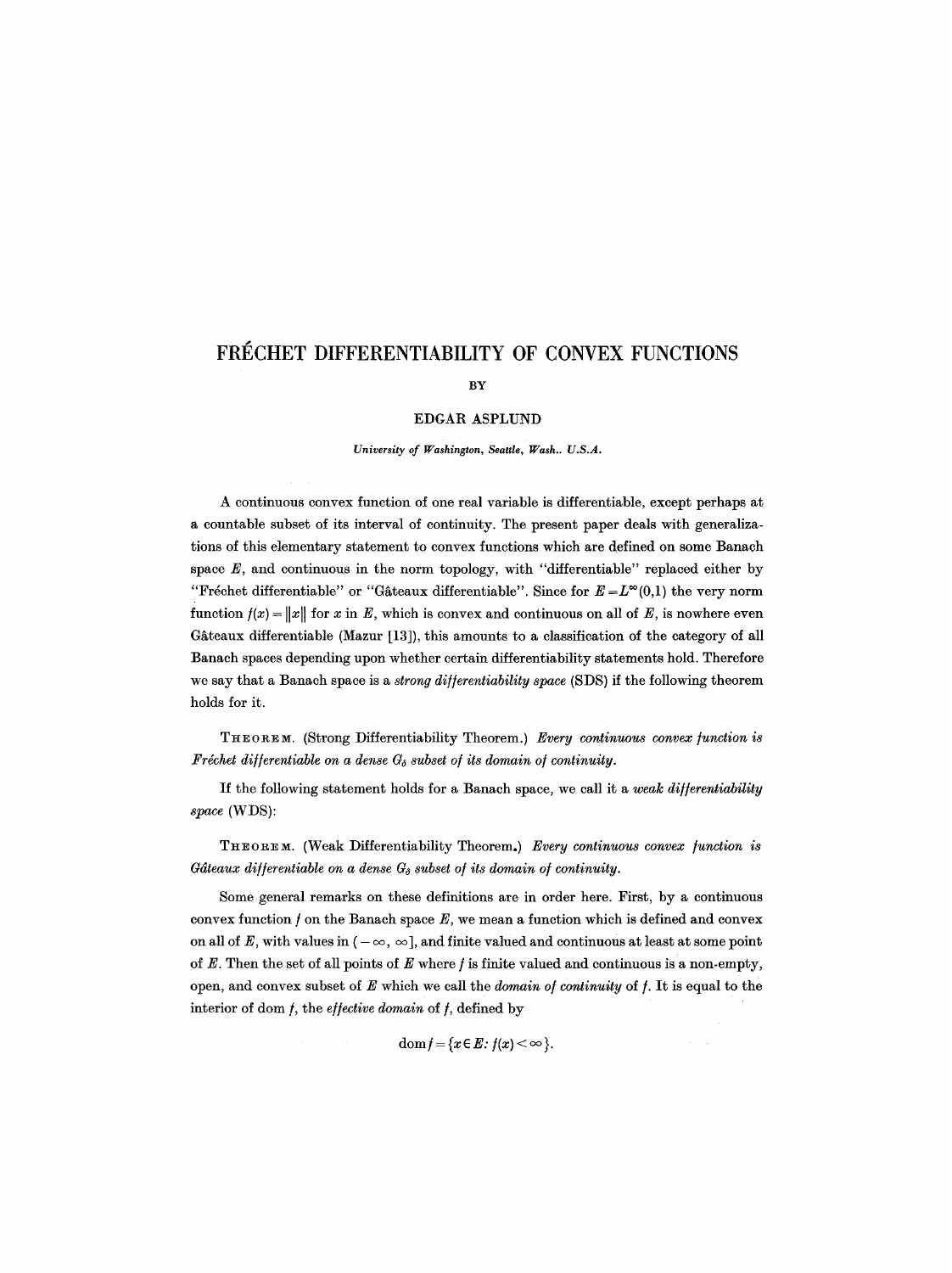For convenience, we assume that the values of  $f$  on the boundary of dom $f$  (which does not concern us here) are defined so that  $f$  is lower semicontinuous on all of  $E$ .

A second (and obvious) remark is that every SDS is a WDS. The converse is false: Phelps [16] has shown that  $l_1$  is not an SDS, but it follows from Mazur [13] (cf. Theorem 2:  $l_1$ is separable) that it is a WDS. Also, it is clear that a space that is isomorphic to an SDS (WDS) is itself an SDS (WDS). Actually, if E is an SDS (WDS) and  $F = T(E)$  for some continuous linear transformation  $T$  (alternatively:  $F$  is isomorphic to a quotient space of  $E$ ), then  $F$  is also an SDS (WDS), cf. Proposition 4.

Our third remark concerns the character of the exceptional set, on which the continuous convex function f does not have to be differentiable. In the elementary case  $E = R$  this set is characterized by the word "countable", whereas in the strong and weak differentiability theorems stated it is a "meager (i.e. first Baire category):  $F_{\sigma}$ " set. "Countable" implies "meager  $F_{\sigma}$ ", and the converse is false even for  $E=R$  as shown by the Cantor set. Thus there is undoubtedly room for some improvement in the statements of the strong and weak differentiability theorems. On the other hand, they have the functorial property expressed by Proposition 4 and quoted above, and in the case of the strong differentiability theorem there is also the fact that if a convex function is Fréchet differentiable on a dense subset of some open set, then the set of all points in this open set where the function is Fréchet differentiable, is a  $G_{\delta}$  set (Lemma 6).

After these general remarks we are now ready to present the main results of this paper.

THEOREM 1. If E is a Banach space which can be given an equivalent norm, such that the *corresponding dual norm in*  $E^*$  *is locally uniformly rotund, then E is a strong differentiability space. In particular, every Banach space which has a separable dual space, and every reflexive Banach space admitting an equivalent Fréchet differentiable norm, is a strong differentiability space.* 

THEOREM 2. If E is a Banach space which can be given an equivalent norm, such that the *corresponding dual norm in*  $E^*$  *is rotund, then* E *is a weak differentiability space. In particular, every separable and every reflexive Banach space -in fact, every weakly compactly generated Banach space- is a weak di//erentiability space.* 

The first parts of both these theorems are proved in Section 2, after some introductory material (which has been considerably generalized in [5]) is presented in Section 1. The second parts of the two theorems are renorming statements, which in the case of our Theorem 2 is due to Amir and Lindenstrauss [1, Thm. 3]. The second part of Theorem 1 is proved in Section 3 of this paper.

Historically, the first result of the above kind for infinite dimensional spaces was the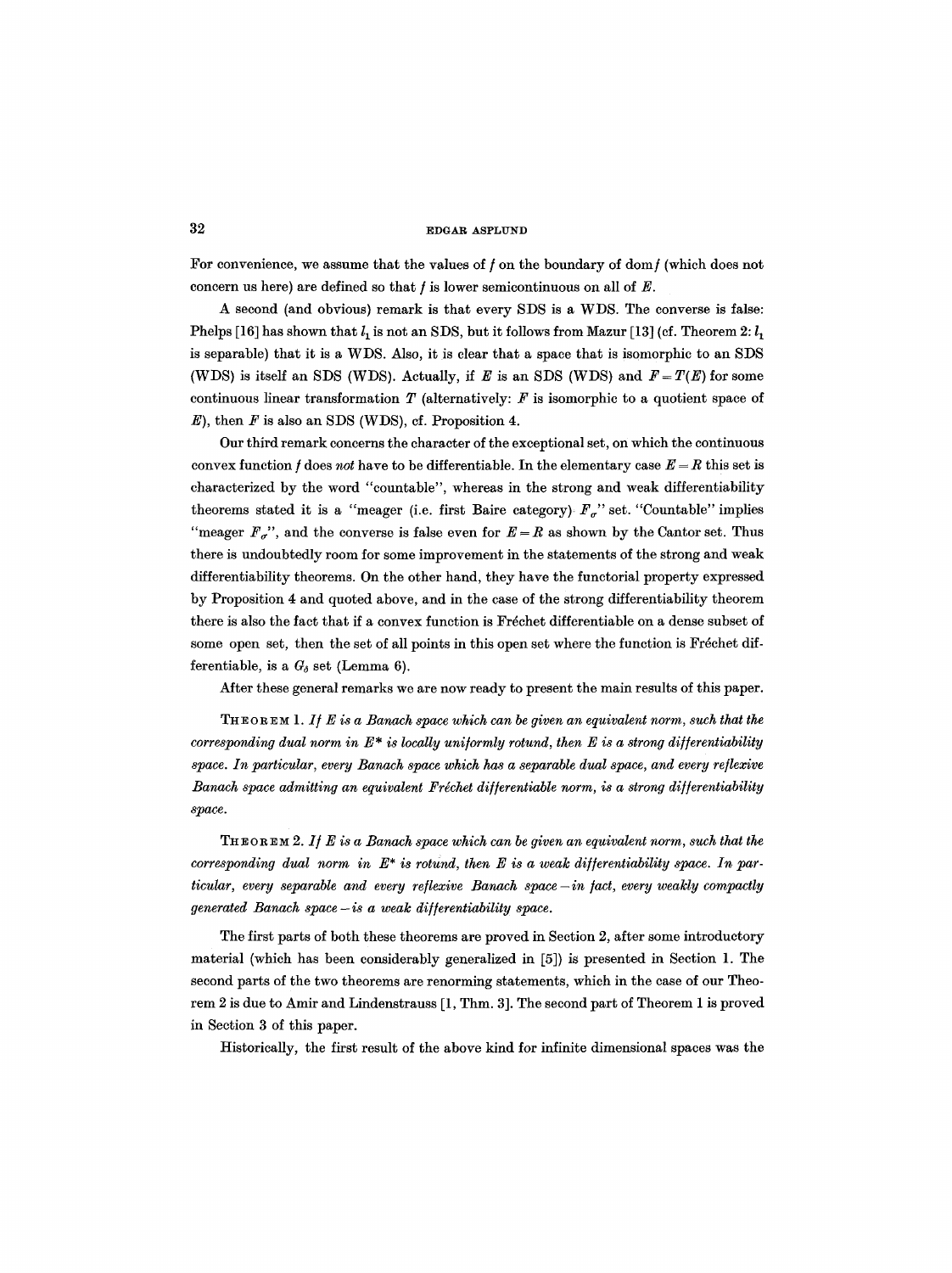"smoothness theorem" of Mazur [13], which states essentially that every separable Banach space is a WDS. Lindenstrauss [11] prayed that a reflexive Banach space admitting an equivalent Fréchet differentiable norm is an SDS. Actually, in his formulation "dense  $G_0$ " is replaced by "dense", which in view of Lemma 6 below.is no restriction. Lindenstrauss' methods are rather different from ours.

By duality, the differentiability theorems for a Banach space  $E$  correspond to "variational" theorems on the dual space  $E^*$ . We state here just the one corresponding to the strong differentiability theorem, because it seems more interesting with regard to applications.

THEOREM 3. *I] E is an* SDS *and F. is a norm lower semicontinuons (but not necessarily convex)* functional on the dual space  $E^*$ , with values in  $(-\infty, \infty]$ , such that

$$
\inf\{F(y)-\langle x,y\rangle\colon y\in E^*\}\rangle-\infty\tag{1}
$$

*for all x in some open neighborhood U of 0 in E, then there is a dense*  $G_{\kappa}$  subset  $G \subset U$  such that *to each x in G there is a unique solution y(x) in E\* to the variational problem* 

$$
\inf \{F(y)-\langle x,y\rangle : y\in E^*\}=F(y(x))-\langle x,y(x)\rangle. \tag{2}
$$

*Moreover, y(x) has the property that if the sequence*  $\{y_n\} \subset E$  satisfies

$$
\lim \{ F(y_n) - \langle x, y_n \rangle \} = F(y(x)) - \langle x, y(x) \rangle
$$

*then*  $y_n \rightarrow y(x)$  in norm. Also,  $x \rightarrow y(x)$  is a norm to norm continuous function on G, and if H is a *dense subset of U on which it is possible to define a norm to norm continuous function*  $y(x)$ *satisfying* (2), then  $H \subset G$ .

This result is proved in Section 4, and applications are given to generalize certain kinds of variational problems in Hilbert space introduced by Moreau [14] and called "proximal mappings" by him. These include as special cases the problems of finding nearest and farthest points in closed, generally non-convex subsets of a Hilbert space. In a different setting, using rather unrelated methods, the farthest point problem has been treated by Edelstein [8], and with methods more related to those of this paper, by the author [2].

Many functionals  $F$  encountered in classical variational calculus are of the form

$$
F(y) = \int_a^b f(t, y(t), \dot{y}(t)) dt,
$$

where  $f$  is a positive valued function, and in such case the lower semicontinuity of  $F$  follows, generally speaking, from Fatou's lemma. We will not elaborate here on the significance of 3- 682903 *Acta mathematica.* 121. Imprim4 le 17 septembre 1968.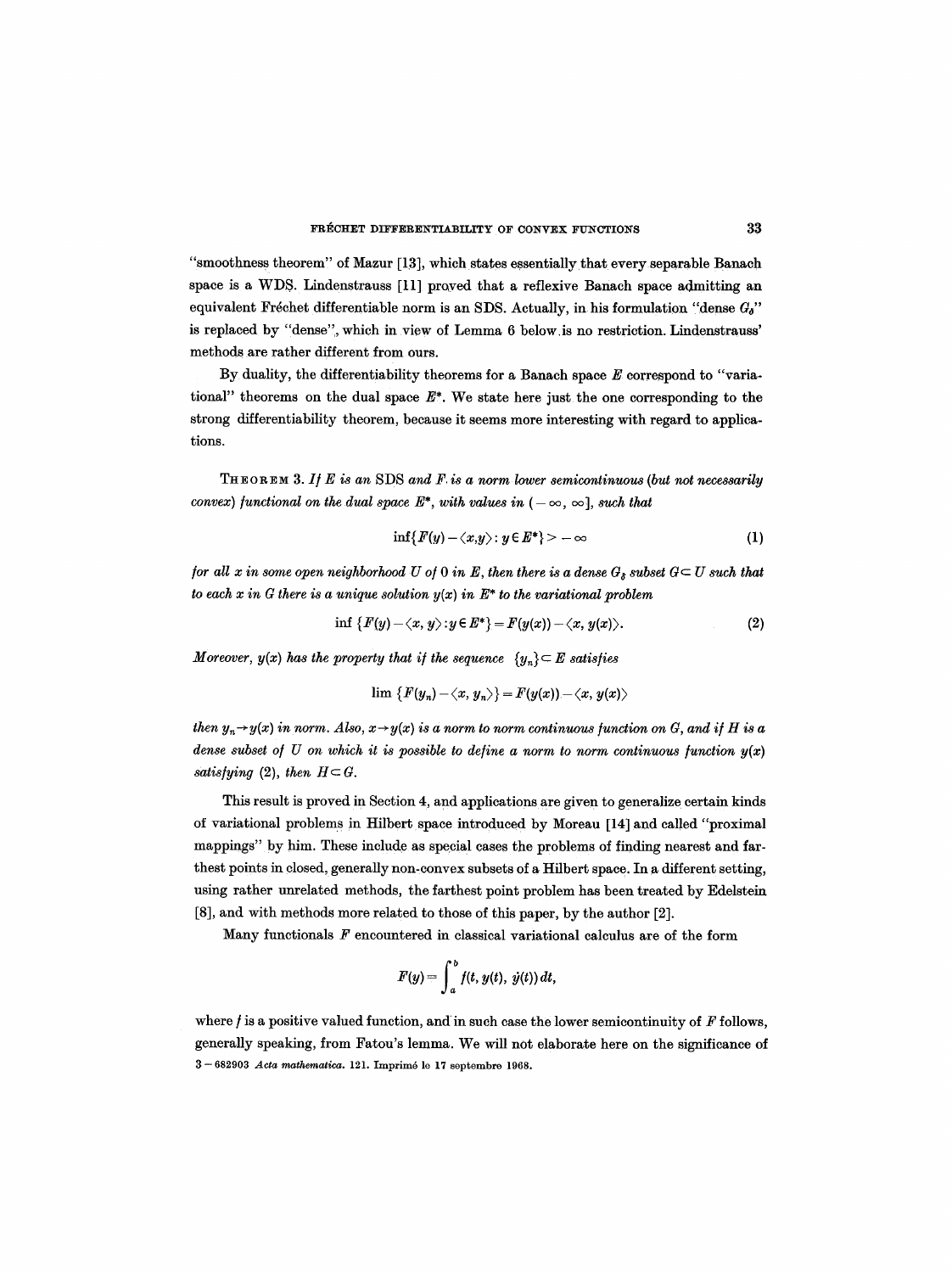Theorem 3 for the problems of classical variational calculus, but let us just say that it is a statement of an unconventional kind insofar as it does not say anything about necessary or sufficient conditions for the existence of solutions of the "individual variational problem" inf  $\{F(y):y\in E^*\} = F(y(0))$  but is a statement on a whole family of "linearly perturbed" problems  $(2)$ , with x as a perturbation parameter. It says then, that if the variational question is meaningful in the sense of (1) for all x in some neighborhood of 0 in  $E$ , then for many such  $x$  a solution of  $(2)$  does indeed exist, in a strong sense.

#### 1. Fréchet differentiability and duality

We will use the notations and concepts introduced by Fenchel for convex functions. For statements not proved here we refer in general to Brondsted [6] or Moreau [15].

Given a function f on a Banach space E (or  $E^*$ ), with values in  $(-\infty, \infty]$ , we will always assume that it is lower semicontinuous in the norm topology. The function  $f^*$ defined on  $E^*$  by

$$
f^*(y) = \sup \{\langle x, y \rangle - f(x) : x \in E\} \quad \text{for all } y \text{ in } E^*,
$$

is called the *dual function* of *f*. The function  $f^*$  is lower semicontinuous in the weak\* as well as in the norm topology, convex, and with values in  $(-\infty, \infty]$  if  $f \pm +\infty$ , which we will also assume.

If f is defined on  $E^*$  with values in  $(-\infty, \infty]$ , then f<sup>\*</sup> is defined correspondingly on E, and in either case  $f^{**} = (f^*)^*$  is the largest weak (resp. weak\*) lower semicontinuous convex minorant of f. Hence  $f^* = f$  in the important case when f itself is convex (and, if defined on  $E^*$ , weak\* lower semicontinuous). If  $f = f^{**}$  and  $g = g^{**}$ , then obviously  $f \leq g$  if and only if  $f^* \geqslant g^*$ .

The above concepts and statements are appropriate generalizations of counterparts in a more primitive theory of convex functions on the positive hairline. We state and prove here one result from this theory. Let  $\Gamma$  denote the class of convex and lower semicontinuous (i.e.: left continuous) functions  $\gamma$  from [0,  $\infty$ ) to [0,  $\infty$ ], with  $\gamma(0) = 0$ . The operation  $\gamma \rightarrow \gamma^*$ defined by

$$
\gamma^*(x) = \sup \{tx - \gamma(t) : t \ge 0\}
$$
 for all  $x \ge 0$ 

is an order-inverting involution on F. Put

$$
\Gamma_U = \{ \gamma \in \Gamma : \gamma(t) > 0 \text{ if } t > 0 \},
$$
  

$$
\Gamma_L = \{ \gamma \in \Gamma : \lim_{t \to 0} \gamma(t) / t = 0 \}.
$$

We then have the following lemma.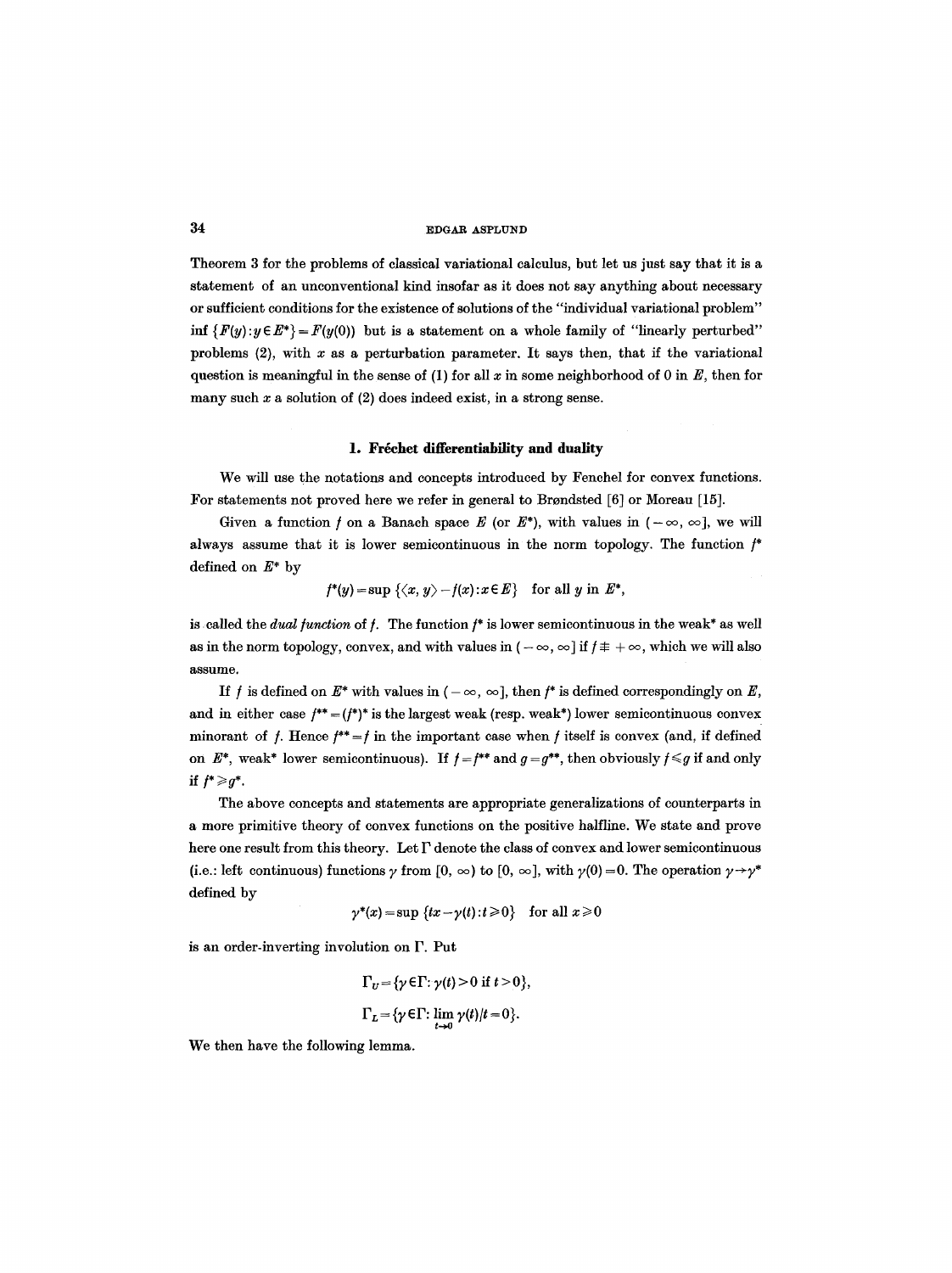LEMMA 1.  $\gamma$  is in  $\Gamma_U$  if and only if  $\gamma^*$  is in  $\Gamma_L$ .

*Proof.* Suppose that  $\gamma$  is in  $\Gamma \setminus \Gamma_u$ . Then  $\gamma(\varepsilon) = 0$  for some  $\varepsilon > 0$ . Define the function  $\gamma_r$ in  $\Gamma$  by

$$
\gamma_1(x) = 0 \text{ if } 0 \leq x \leq \varepsilon, \quad \gamma_1(x) = +\infty \text{ if } x > \varepsilon.
$$

$$
\gamma_1^*(x) = \varepsilon x \quad \text{for all } x \geq 0.
$$

Now  $\gamma \le \gamma_1$ , so that  $\gamma^* \ge \gamma_1^*$ . But this means that  $\gamma^*$  is in  $\Gamma \setminus \Gamma_L$ . Hence  $\gamma$  is in  $\Gamma_U$  if  $\gamma^*$  is in  $\Gamma_L$ , and the converse follows by reversing the argument.

Lemma 1 is used together with the following consequence of H61der's inequality.

LEMMA 2. For any  $\gamma$  in  $\Gamma$ , the function  $\gamma(\Vert x \Vert)$  defined on E and the function  $\gamma^*(\Vert y \Vert)$ *defined on E with the corresponding norm, form a pair of mutually dual functions.* 

We can now state and prove the main result of this section.

PROPOSITION 1. The following three statements about a function f (norm lower semicon*tinuous, but not necessarily convex) and its dual function f\*, relative to an element b of E and an element a o/E\*, are equivalent.* 

- (i) *for some*  $\gamma \in \Gamma_U$ ,  $f(x) \geq f(b) + \langle x-b, a \rangle + \gamma(\Vert x-b \Vert)$  *for all*  $x \in E$ .
- (ii) *for some*  $\gamma^* \in \Gamma_L$ ,  $f^*(y) \leq f^*(a) + \langle b, y a \rangle + \gamma^*({\|y a\|})$  *for all*  $y \in E^*$ .
- (iii) dom  $f^* = \{y \in E^* : f^*(y) < \infty\}$  *is radial at a; and if lim*  $\langle x_n, a \rangle f(x_n) = f^*(a)$  then  $x_n \rightarrow b$  *in norm.*

*In all three cases the relation*  $f^*(a) = \langle b, a \rangle - f(b)$  holds. The roles of E and E<sup>\*</sup> in these state*ments may be reversed.* 

*Proo/.* In view of Lemma 1 and Lemma 2, it is a straightforward application of the definition of the dual function (cf. Brondsted [6], Theorem 4.1) to check that (i) implies (ii). Applying the same argument to (ii), one gets

$$
f^{**}(x) \ge \langle b, a \rangle - f^{*}(a) + \langle x-b, a \rangle + \gamma(\Vert x-b \Vert) \quad \text{for all } x \in E. \tag{3}
$$

Since  $f \geq f^{**}$ , (i) would follow if one could show that  $f^*(a) = \langle b, a \rangle - f(b)$ . We will do so, butfirst we show that (iii) follows. If  $\{x_n\} \subset E$  satisfies

$$
f^*(a) - (\langle x_n, a \rangle - f(x_n)) = \varepsilon_n, \text{ lim } \varepsilon_n = 0
$$

 $Clearly$ 

then 
$$
f^{**}(x_n) \le \langle b, a \rangle - f^{*}(a) + \langle x_n - b, a \rangle + \varepsilon_n
$$

and hence by (3)  $||x_n-b|| \leq \gamma^{-1}(\varepsilon_n) \to 0$  as  $n \to \infty$ ,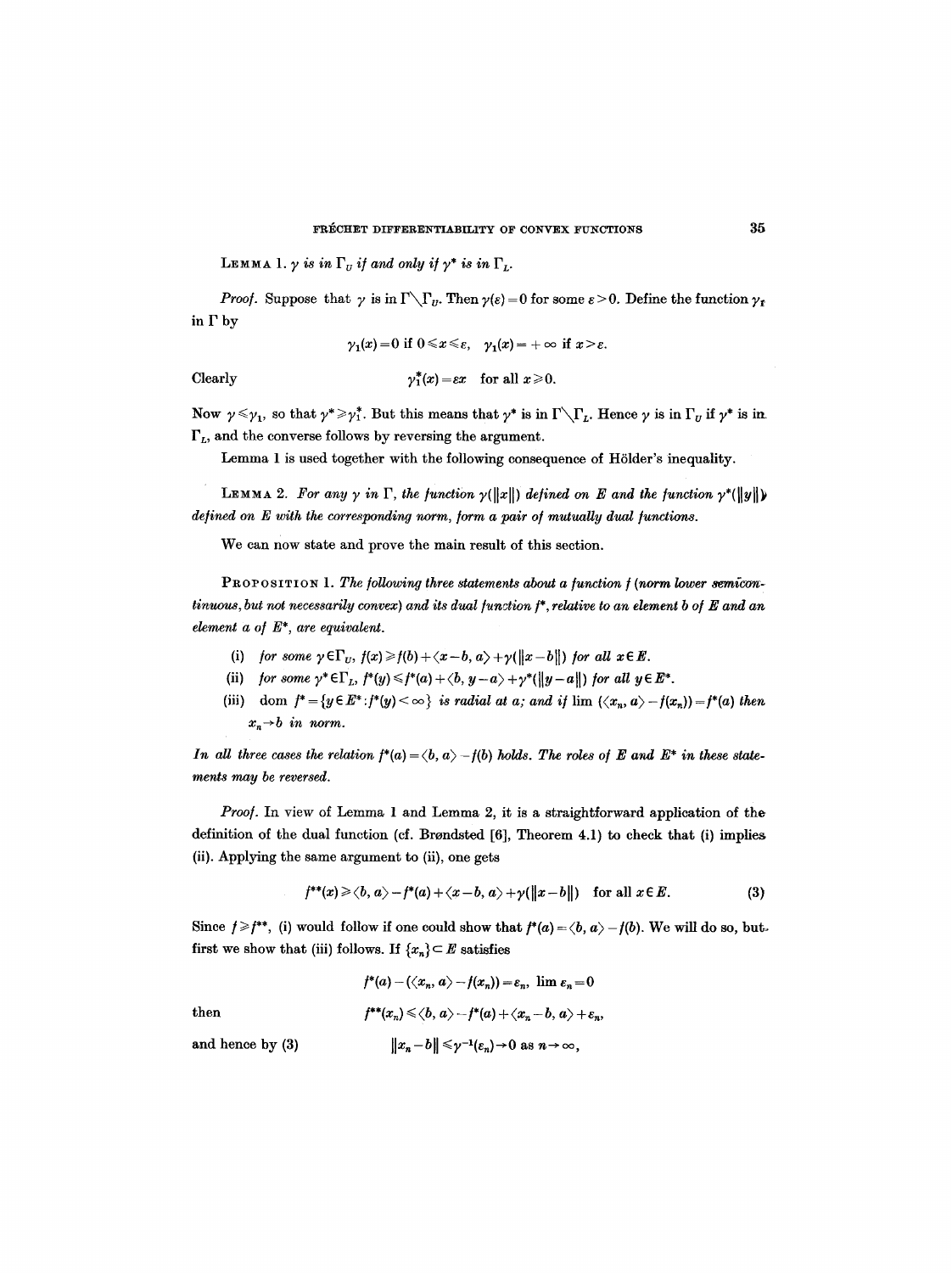since  $\varepsilon_n \geq 0$  for all n and  $\gamma$  is in  $\Gamma_U$ . This proves that (ii) implies (iii), because the first part of (iii) is a consequence of (ii) and the definition of  $\Gamma_L$ . Also, we have shown that, supposing that any one of (i), (ii), or (iii) holds, then there exists a sequence  $\{x_n\} \subset E$  tending to b in norm such that

$$
\lim (\langle x_n, a \rangle - f(x_n)) = f^*(a).
$$

Using the lower semicontinuity of  $f$ , we deduce

$$
\langle b,a\rangle - f(b) \geq f^*(a).
$$

But the opposite inequality follows by the definition of  $f$ , hence

$$
f^*(a) = \langle b, a \rangle - f(b) \tag{4}
$$

is a consequence of any one of (i), (ii), or (iii). Thus (i) follows from (ii), as asserted. It remains to prove that (iii) implies (ii). By the first statement of (iii), the set

$$
D = \{y \in E^* : f^*(y) \leq f^*(a) + 1\}
$$

is radial at a, i.e.

$$
\bigcup_{n=1}^{\infty} n(D-a)=E.
$$

Since  $D$  is also closed and convex, it follows from Baire's category theorem that  $D$  is in fact a neighborhood of a. Consider the function  $\gamma^*$  defined by

$$
\gamma^*(t) = \sup \{ f^*(a+tz) - f^*(a) - \langle b, tz \rangle : z \in E^*, \ ||z|| = 1 \}, \text{ for } t \ge 0.
$$

Because  $f^*$  is bounded on a neighborhood of a,  $\gamma^*$  is bounded near  $t=0$ . Furthermore,  $\gamma^*(0) = 0$  and, using (4),

$$
\gamma^*(t) = \sup \{f(b) + f^*(a + tz) - \langle b, a + tz \rangle : ||z|| = 1\} \ge 0 \quad \text{for all } t \ge 0.
$$

As  $\gamma^*$  is obviously a convex and lower semicontinuous function, it follows that  $\gamma^*$  is in  $\Gamma$ , and, except for the fact that we have still to prove that  $\gamma^* \in \Gamma_L$ , (ii) holds for this function. We know that for some  $\varepsilon > 0$  and  $M < \infty$ 

$$
\gamma^* \leq \gamma_1 + M
$$
, or, equivalently  $\gamma(x) \geq \varepsilon x - M$  for all  $x \geq 0$ ,

where  $\gamma_1$  is the function used in the proof of Lemma 1. Assume now that  $\gamma^* \notin \Gamma_L$ , i.e. that for some sequence  $\{y_n\} \subset E^*$  such that  $y_n \to a$  in norm, and some  $\delta > 0$  we have (with  $y_n \neq a$  for all n)

$$
f(b)+f^*(y_n)-\langle b, y_n\rangle \geq \delta ||y_n-a||
$$

By definition, we may then find a sequence  ${b_n} \subset E$  such that

$$
\langle b_n, y_n \rangle - f(b_n) \geq f^*(y_n) - \delta ||y_n - a||/2.
$$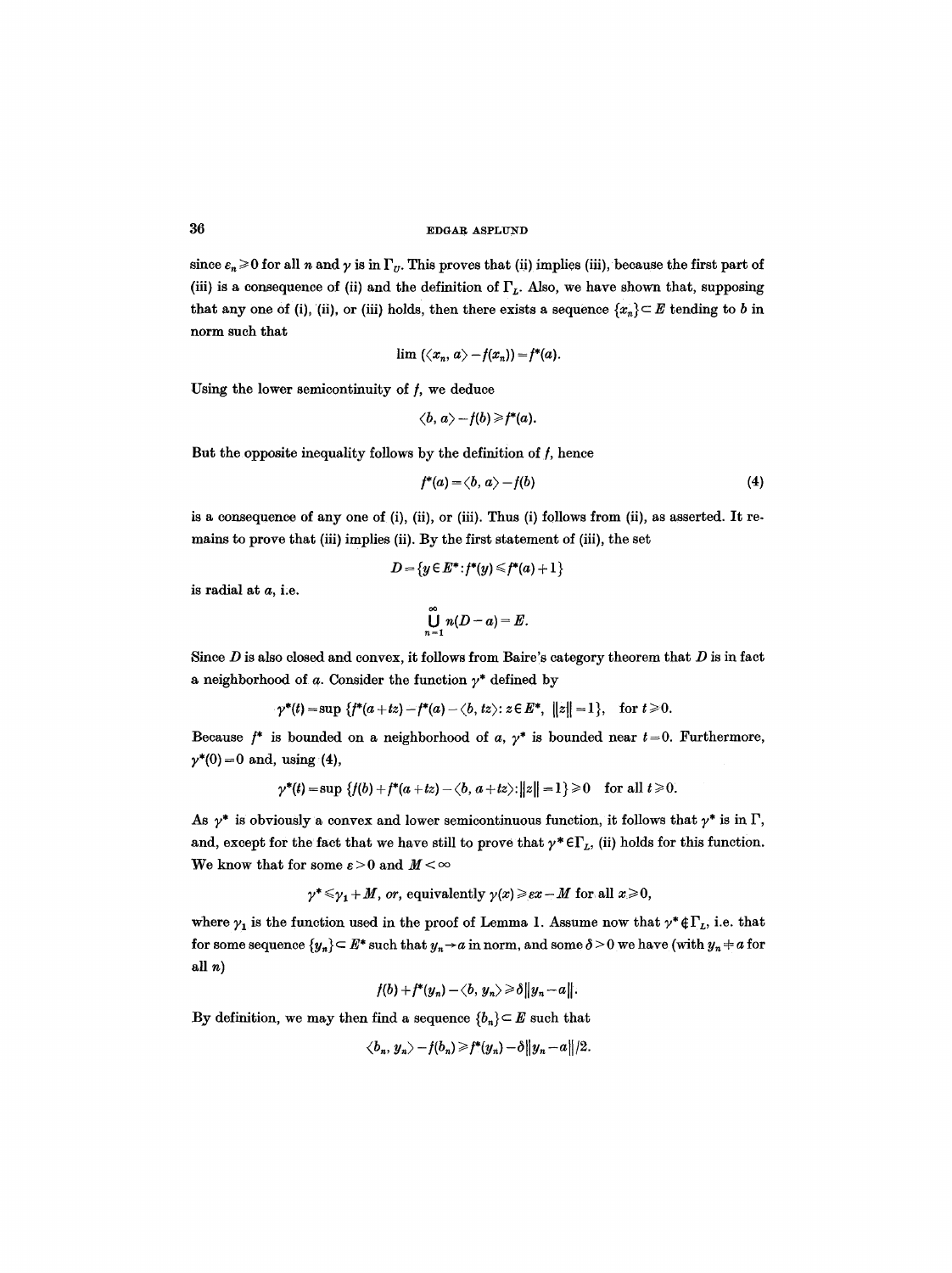# FRECHET DIFFERENTIABILITY OF CONVEX FUNCTIONS **37**

Hence 
$$
\langle b_n, a \rangle - f(b_n) \ge \langle b, a \rangle - f(b) + \langle b_n - b, a - y_n \rangle + \delta ||y_n - a||/2.
$$

If we knew that  ${b_n}$  were bounded, this would imply a contradiction proving that  $\gamma^*$  is in  $\Gamma_L$ , because the above relation would then imply that  $\{b_n\}$  satisfies the conditions of case (iii), and  $b_n \rightarrow b$  in norm would follow. Then for some n one would get  $||b_n - b|| < \delta/2$  implying

$$
\langle b_n, a \rangle - f(b_n) > \langle b, a \rangle - f(b) = f^*(a)
$$

which is impossible. What we know now about  $\gamma$  enables us to use (i) in the form

$$
f(b_n) \geq f(b) + \langle b_n - b, a \rangle + \varepsilon ||b_n - b|| - M.
$$

Together with the relation defining  ${b_n}$  this yields

$$
\varepsilon||b_n-b||\leqslant M-(f(b)+f^*(y_n)-\langle b,y_n\rangle)+\langle b_n-b,y_n-a\rangle+\delta||y_n-a||/2,
$$

proving that  ${b_n}$  is bounded, for

$$
||b_n-b|| \leq 2(M+\delta \varepsilon/4)/\varepsilon \quad \text{if } ||y_n-a|| \leq \varepsilon/2.
$$

Here ends the proof of Proposition 1.

Statement (ii) in Proposition 1 is usually formulated as "f\* is Fréchet (or *strongly*) *differentiable* at a in  $E^*$  with *Fréchet differential b* in  $E^*$ . Correspondingly, we will reformulate (i) as "*f* is *strongly rotund* at *b* in  $E$  with respect to *a* in  $E^*$ ".

Clearly, Proposition 1 contains all that is needed to deduce Theorem 3, except for its last sentence, from Theorem 1. Proposition 1 can be considered as a careful reformulation of certain older statements by  $\text{Smulyan}$  [17], and it will also be used in the next section to derive the first part of Theorem 1. We note here the following Corollary of Proposition 1.

COROLLARY 1. If  $f^*$  defined on  $E^*$  is Fréchet differentiable at a with Fréchet differential *b in* E\*\*, *then b is actually in E.* 

*Proof.* The function f, initially defined only on E, is extended to all of  $E^{**}$  by  $f(x) = \infty$ if  $x \in E^{**} \setminus E$ , and Proposition 1 is applied to  $E^{**}$  and  $E^*$ . Since by (iii) b is the limit in norm of a sequence of elements in dom  $f \subset E$ , and E is norm closed in  $E^{**}$ , it follows that b is in E.

#### **2. Proof of the differentlability statements**

We assume that the convex function  $f$  is defined on the Banach space  $E$  and that the domain of continuity of  $f$  is a non-empty open convex subset  $C \subseteq E$ . We will see that we may restrict ourselves to consider such functions  $f$  that in addition satisfy a Lipschitz condition, and  $C = E$ . Let the convex functions  $g_n$  be defined on E by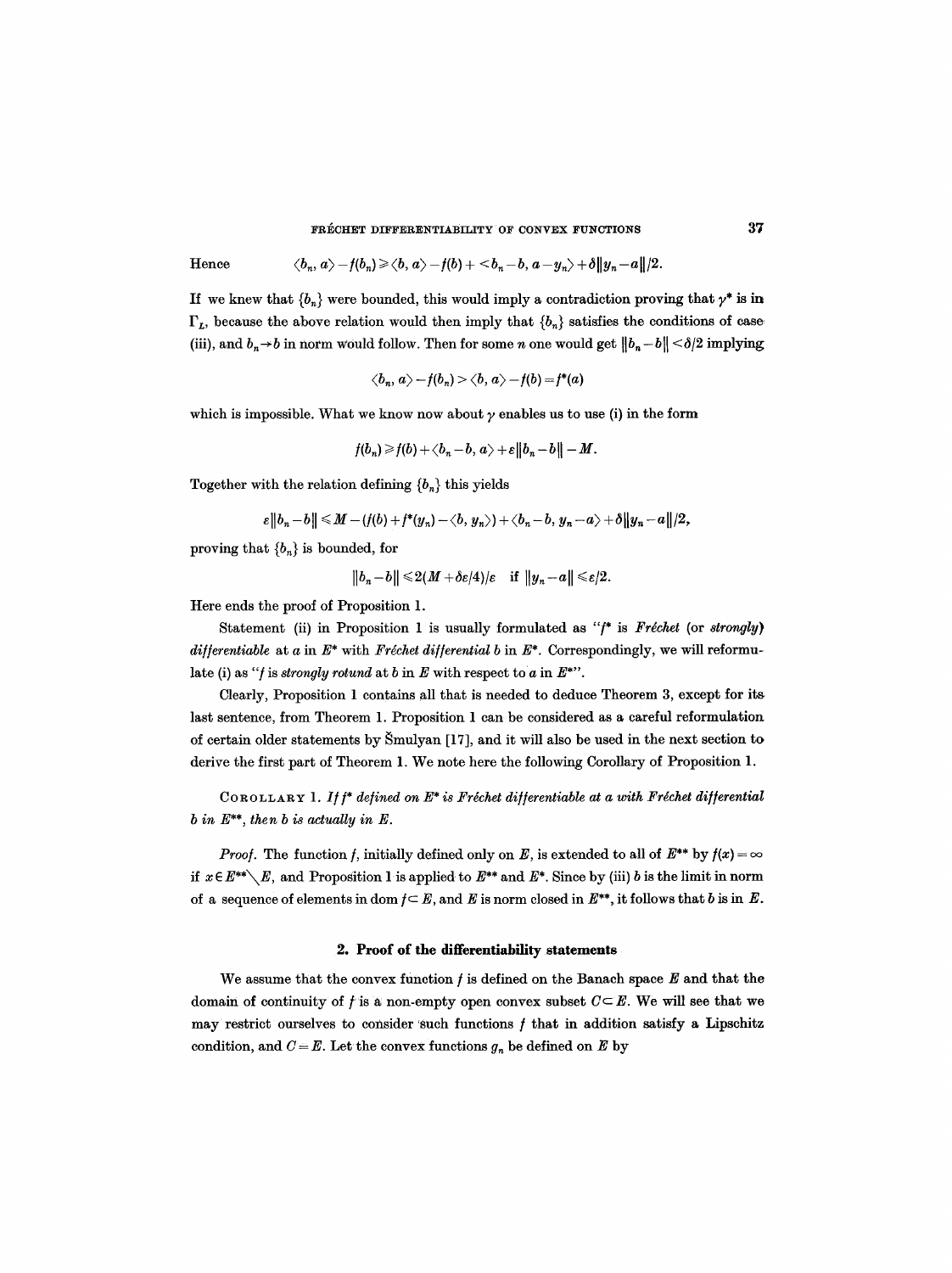$$
g_n(x) = n||x|| + n \quad \text{for all } x \text{ in } E,
$$

and the functions  $f_n$  by

$$
f_n = f \wedge g_n \quad n = 1, 2, \ldots
$$

meaning the greatest convex minorant of the functions  $f$  and  $g_n$ . The relation between  $f$  and the  $f_n$  is given by this lemma.

**LEMMA 3.** For each x in C there is a number  $\delta > 0$  and an integer N such that

$$
f_n(y)=f(y) \quad \text{for } \|y-x\| \leq \delta \text{ and } n \geq N.
$$

*Proof.* By continuity, there is a  $\delta$  > 0 such that

$$
f(x)-1\leq f(z)\leq f(x)+1 \quad \text{for } \|z-x\|\leq 2\delta. \tag{5}
$$

Suppose that y satisfies  $||y-x|| \le \delta$ . There is then (at least) one exact affine minorant  $\varphi$  of  $f$  at  $y$ ,

$$
\varphi(z) = f(y) + \langle z - y, a \rangle \leq f(z) \quad \text{for all } z \text{ in } E.
$$

Here a is an element of  $E^*$ , and the continuity relation (5) together with  $||y-x|| \le \delta$  shows that  $||a|| \leq 2/\delta$ . Consider the following upper estimate for  $\varphi(z)$ .

$$
\varphi(z) = f(y) + \langle x-y, a \rangle - f(x) + f(x) - \langle x, a \rangle + \langle z, a \rangle \leq f(x) + 2||x||/\delta + 2||z||/\delta.
$$

Let N be an integer greater than both  $2/\delta$  and  $f(x)+2||x||/\delta$ . Then

$$
\varphi\leqslant g_n \quad \text{for } n\geqslant N.
$$

In this case,  $\varphi$  is a convex minorant of both  $f$  and  $g_n$ , thus

$$
f_n(y) \leq f(y) = \varphi(y) \leq f_n(y),
$$

proving Lemma 3.

The functions  $f_n$  are defined on all of E, and it follows from their definition that

$$
||f_n(x)-f_n(y)|| \le n||x-y|| \text{ for all } x \text{ and } y \text{ in } E,
$$

i.e.  $f_n$  satisfies a Lipschitz condition. If we can prove the first part of Theorem 1 (Theorem 2) for such functions, then we can get a sequence of dense  $G_0$  subsets of  $E$ , and the intersection of all of these is by the Baire category theorem still a dense  $G_{\delta}$  subset of E. Finally, take the intersection of C with this last dense  $G_{\delta}$  set; the result is a dense  $G_{\delta}$  subset of C, and by Lemma  $3f$  is Fréchet (Gâteaux) differentiable at all points of this subset. Thus there is no loss of generality to assume that  $f$  is Lipschitz, hence continuous on all of  $E$ .

Suppose now that  $||x||_1$ , for x in E, is an equivalent norm on E, whose corresponding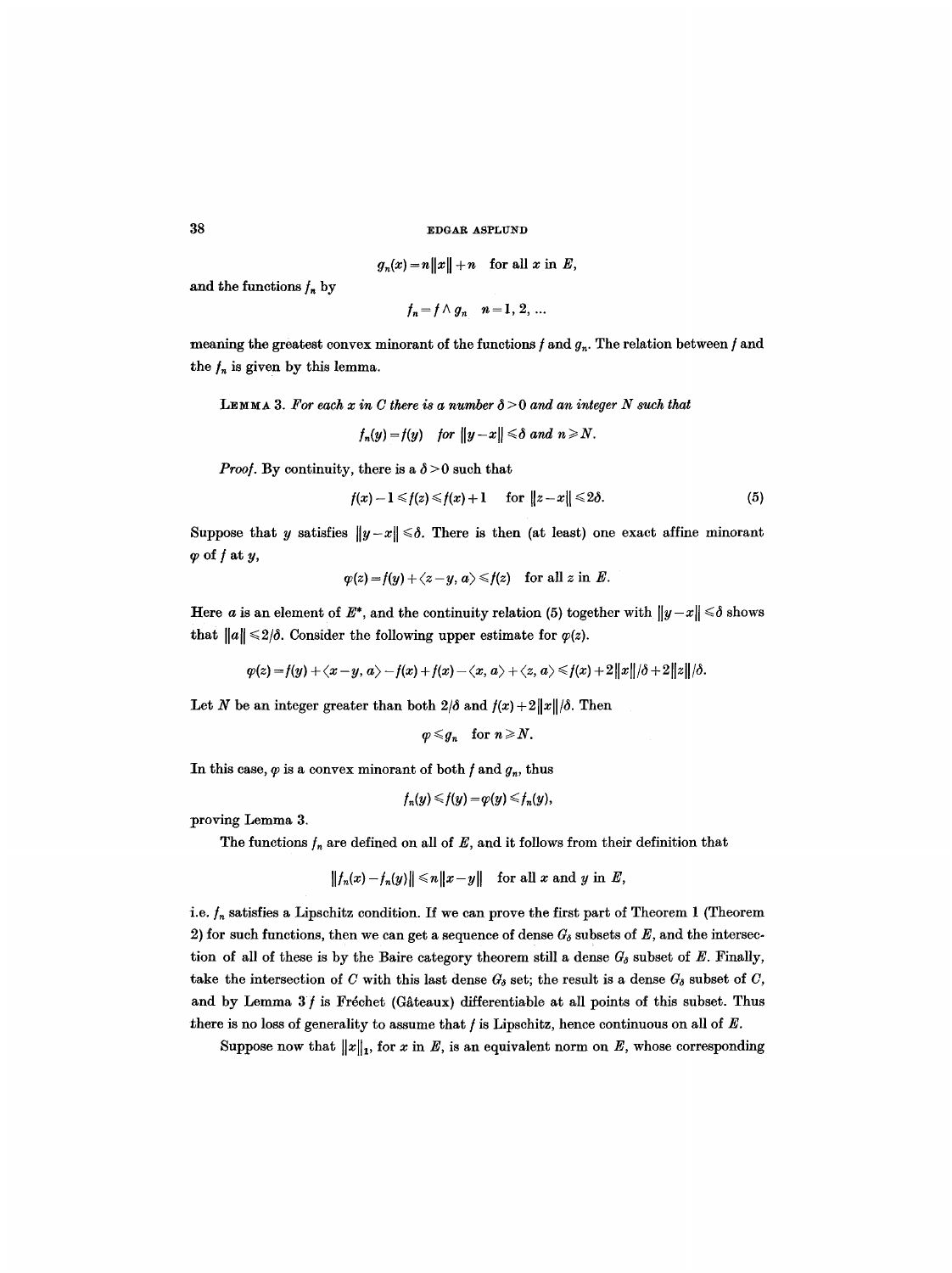dual norm we denote by  $||y||_1$ , for y in  $E^*$ . By Lemma 2 we can define a pair of mutually dual functions  $h$  and  $h^*$  by

$$
h(x) = \frac{1}{2} ||x||_1^2 \text{ for all } x \text{ in } E, \quad h^*(y) = \frac{1}{2} ||y||_1^2 \text{ for all } y \text{ in } E^*.
$$
 (6)

Since  $f$  is Lipschitz, the open sets  $F_n$  defined by

$$
F_n = \left\{x : f(x) - \frac{1}{p}\left(h(p(x+y)) - \frac{1}{n}\right) > \sup\left(f(z) - \frac{1}{p}h(p(z+y)) : z \in E\right) \text{ for some } y \in E \text{ and } p > 0\right\}
$$

are dense in  $E$ , thus by Baire's theorem

$$
F=\bigcap_{n=1}^\infty F_n
$$

is a dense  $G_{\delta}$  subset of E. We will show that under suitable hypotheses on  $h$  (or rather: on  $h^*$ ) the function  $f$  is Fréchet (Gâteaux) differentiable at each point of  $F$ .

By translation, it suffices to prove that  $f$  is Fréchet (Gâteaux) differentiable at  $0$ , assuming this point to be in  $F$ . Furthermore, we may assume that

$$
f(0)=0
$$
,  $f(x) \geq \langle x, a \rangle$  for all x in E, with some fixed a in E<sup>\*</sup>.

By duality, this is equivalent with

$$
f^*(a) = 0, \quad f^*(y) \geq 0 \text{ for all } y \text{ in } E.
$$

Considering this, the statement  $0 \in F$  shows that there is a sequence  $\{y_n\} \subseteq E$  and a sequence  ${p_n} \subset (0, \infty)$  such that

$$
f(z) < \frac{1}{p_n}\left(h(p_n(z+y_n)) - h(p_n y_n) + \frac{1}{n}\right) \quad \text{for all } z \text{ in } E.
$$

By duality this implies, denoting  $p_n y_n$  by  $b_n$ ,

$$
p_n f^*(x) \geq -\langle b_n, x \rangle + h^*(x) + h(b_n) - \frac{1}{n}
$$
 for all x in  $E^*$ .

In particular, for  $x = a$ ,

$$
0\geqslant -\langle b_n, a\rangle + h^*(a) + h(b_n) - \frac{1}{n}.
$$

Adding the last two inequalities to the inequality

$$
0\geqslant 2(\langle b_n(x+a)/2\rangle-h(b_n)-h^*((x+a)/2))
$$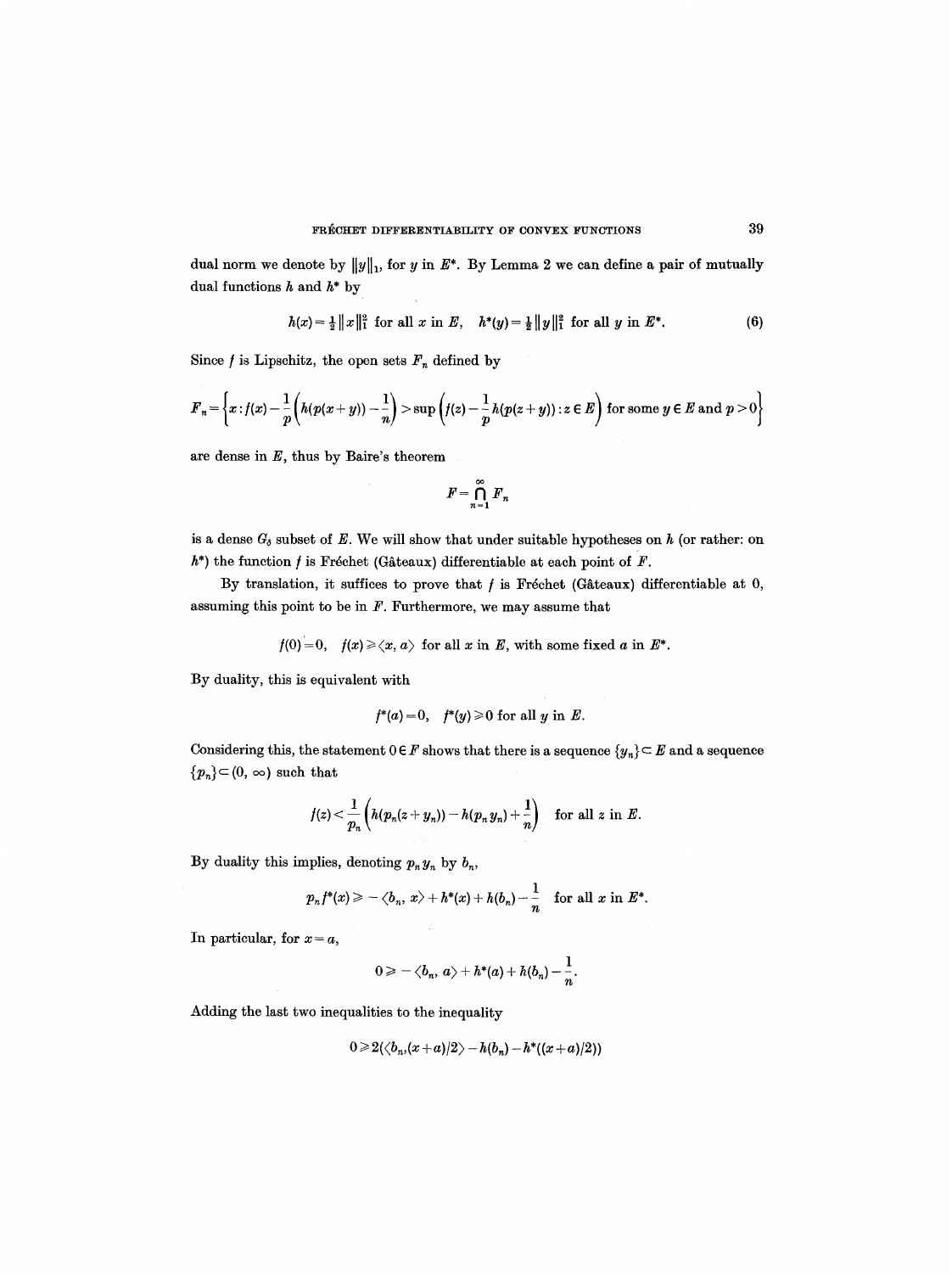which derives from the definition of a dual function, we get

$$
p_n f^*(x) \geq h^*(x) + h^*(a) - 2h^*((x+a)/2) - \frac{2}{n} \quad \text{for all } x \text{ in } E^*.
$$
 (7)

Up till now we have not used any special properties of the equivalent norm  $||y||_1$  on  $E^*$ . Suppose now that this norm is rotund. Then it follows from (6) and (7) that if  $x \neq a, f^*(x) > 0$ . But for *f not* to be Gâteaux differentiable at 0 in E means that for some  $x \neq a$ ,

$$
f(z) \geqslant \langle z, x \rangle \quad \text{for all } z \text{ in } E
$$

which by duality implies  $f^*(x) = 0$ . Hence we have proved the first part of Theorem 2.

In the corresponding part of Theorem 1 we may assume that  $||y||_1$  is a locally uniformly rotund norm on  $E^*$ . We will see that the conditions of case (iii) in Proposition 1 are satisfied, with  $f$ , E interchanged with  $f^*$ ,  $E^*$  respectively-a permissible arrangement since f is convex--and with 0 in E, a in E\* instead of a in E\*, b in E respectively. Thus, suppose that

$$
\lim f^*(x_k) = -f(0) = 0
$$

for some sequence  ${x_k} \subseteq E^*$ . Given  $\varepsilon > 0$ , choose first n so large that  $2/n < \varepsilon/2$ , and afterwards choose  $N$  so that

$$
f^*(x_k) \leqslant \varepsilon/2p_n \quad \text{if } k \geqslant N
$$

Together with (6) and (7) this shows that

$$
\frac{1}{2}||x_k||_1^2 + \frac{1}{2}||a||_1^2 - ||(x_k + a)/2||_1^2 < \varepsilon \quad \text{if } k \ge N.
$$

Since the equivalent norm is locally uniformly rotund it follows in a straightforward way- the details are in [3]—that  $x_n \rightarrow a$  in norm. This, by Proposition 1, proves that *f* is Fréchet differentiable at 0 in  $E$ , because dom  $f = E$  as f is supposed to be Lipschitz. Thus the first part of Theorem 1 is established.

#### **3. Proof of the renorming statements of Theorem 1**

The following result was communicated orally by Professor R. R. Phelps to the author. With his permission, we reproduce it here.

PROPOSITION 2. Let E be a reflexive Banach space which has an equivalent Fréchet differentiable norm. Then there exists another equivalent norm for E, such that the corre*sponding dual norm on E\* is locally uni/ormly rotund.* 

*Proof.* Let  $||x||_1$  be the equivalent, Fréchet differentiable norm on E and define g by

$$
g(x) = \frac{1}{2} \|x\|_1^2 \quad \text{for all } x \text{ in } E. \tag{8}
$$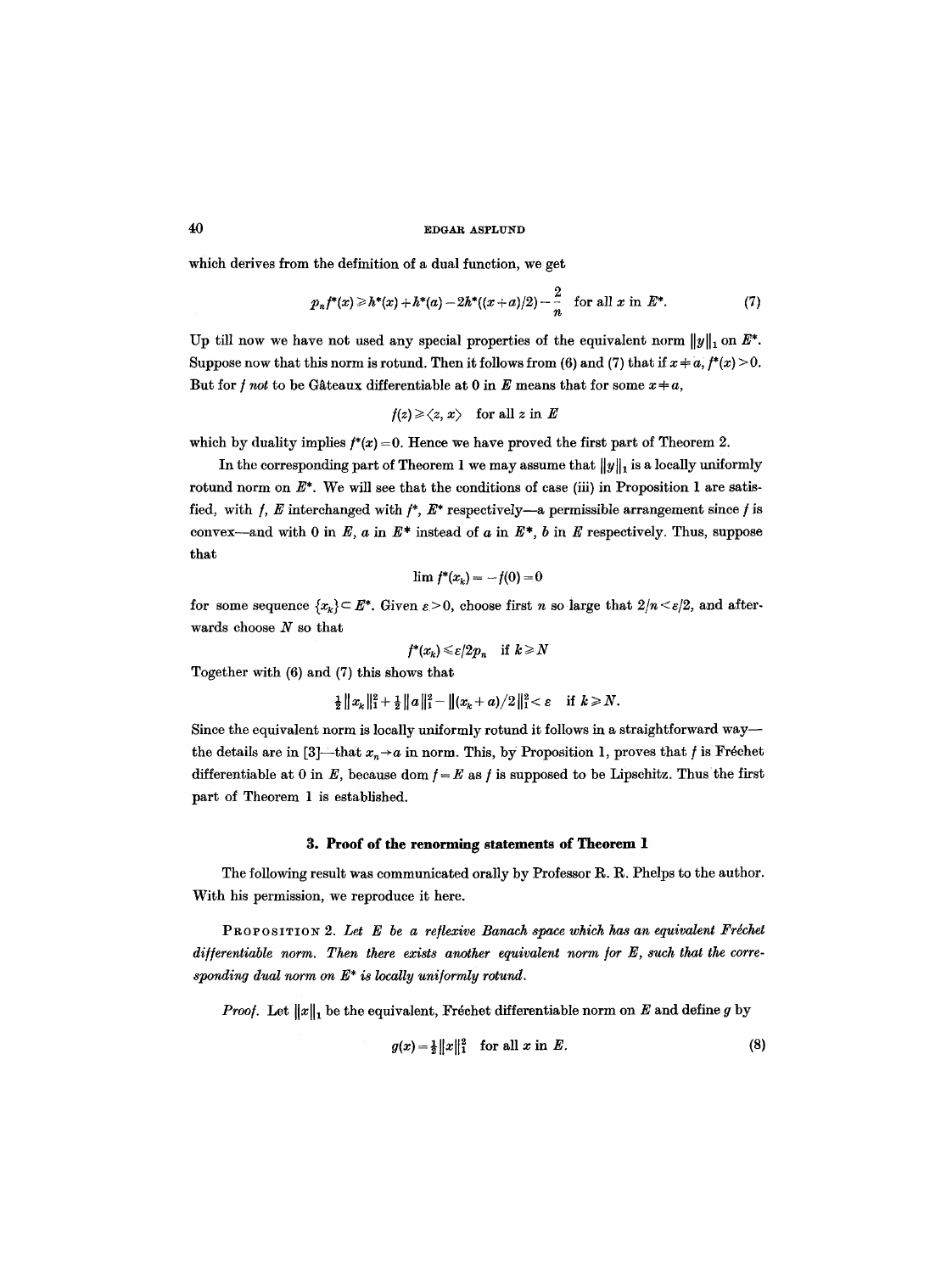By the deep Theorem 1 of Lindenstrauss [12], there is a continuous linear injection  $T$  of  $E^*$ into  $c_0(I)$ , where I is some index set, uncountable if E is nonseparable. On  $c_0(I)$ , Day [7] has constructed a functional  $p$ , which is well known to be an equivalent, locally uniformly rotund norm. We now define the convex function  $h^*$  on  $E^*$  by

$$
h^*(y) = g^*(y) + p^2(Ty) \quad \text{for all } y \text{ in } E^*,
$$
 (9)

and we will show that  $\sqrt{2h^{*}(y)}$  is an equivalent, locally uniformly rotund norm for  $E^{*}$ . This proves Proposition 2, for  $\sqrt{2h^*(y)}$  is the dual norm corresponding to the equivalent norm  $\sqrt{2h(x)}$  on E, where  $h = (h^*)^*$ . It is evident that  $\sqrt{2h^*(y)}$  is norm equivalent, since T is continuous. Therefore, it remains to show that if a is a fixed element of  $E^*$  and  $\{x_n\} \subset E$  is such that

$$
\lim \{h^*(x_n) + h^*(a) - 2h^*((x_n + a)/2)\} = 0 \tag{10}
$$

then  $x_n \rightarrow a$  in norm.

Because of (9) and convexity, the relation (10) splits into two:

$$
\lim \left\{g^*(x_n) + g^*(a) - 2g^*((x_n + a)/2)\right\} = 0 \tag{11}
$$

and 
$$
\lim \left\{ p^{2}(Tx_{n})+p^{2}(Ta)-2p^{2}((Tx_{n}+Ta)/2)\right\} = 0.
$$
 (12)

In fact, the contents of each curly bracket are nonnegative. Since  $p$  is locally uniformly rotund, (12) implies that  $Tx_n \rightarrow Ta$  in the norm of  $c_0(I)$ . As a preliminary, we claim that  $x_n \rightarrow a$  in the weak topology of  $E^*$ . Since (10) shows that  $\{x_n\}$  is bounded, this amounts to showing that if a subsequence is weakly convergent to an element b in  $E^*$ , then  $b = a$ . Reindexing if necessary, we may suppose that  $x_n \rightarrow b$ , weakly. By the continuity of T one gets  $Tb = Ta$ , hence  $b = a$  from the fact that T is one to one.

Having established the weak convergence of  $x_n$  to a, we now use relation (11) together with the strong rotundity of  $g^*$  at  $a$  to deduce that

$$
\lim \sup \, \{2 g^*(a) + \langle c, x_n - a \rangle + y(\|x_n - a\|) - 2 g^*((x_n + a)/2)\} \leq 0
$$

with some c in E (the existence of c follows from reflexivity) and some  $\gamma$  in  $\Gamma_{U}$ . Now  $g^*$  is, by its definition, weakly lower semicontinuous, therefore

$$
\lim\gamma(\|x_n\!-\!a\|)\!\leqslant\!0
$$

follows, and from it that  $x_n \rightarrow a$  in norm, since  $\gamma$  is in  $\Gamma_{\nu}$ . Proposition 2 is proved.

To complete the proof of Theorem 1 it remains to prove the following statement.

PROPOSITION 3. Let E be a separable Banach space whose dual space  $E^*$  is also separ*able Then there exists an equivalent norm for E such that the corresponding dual norm on E\* is locally uni/ormly rotund.*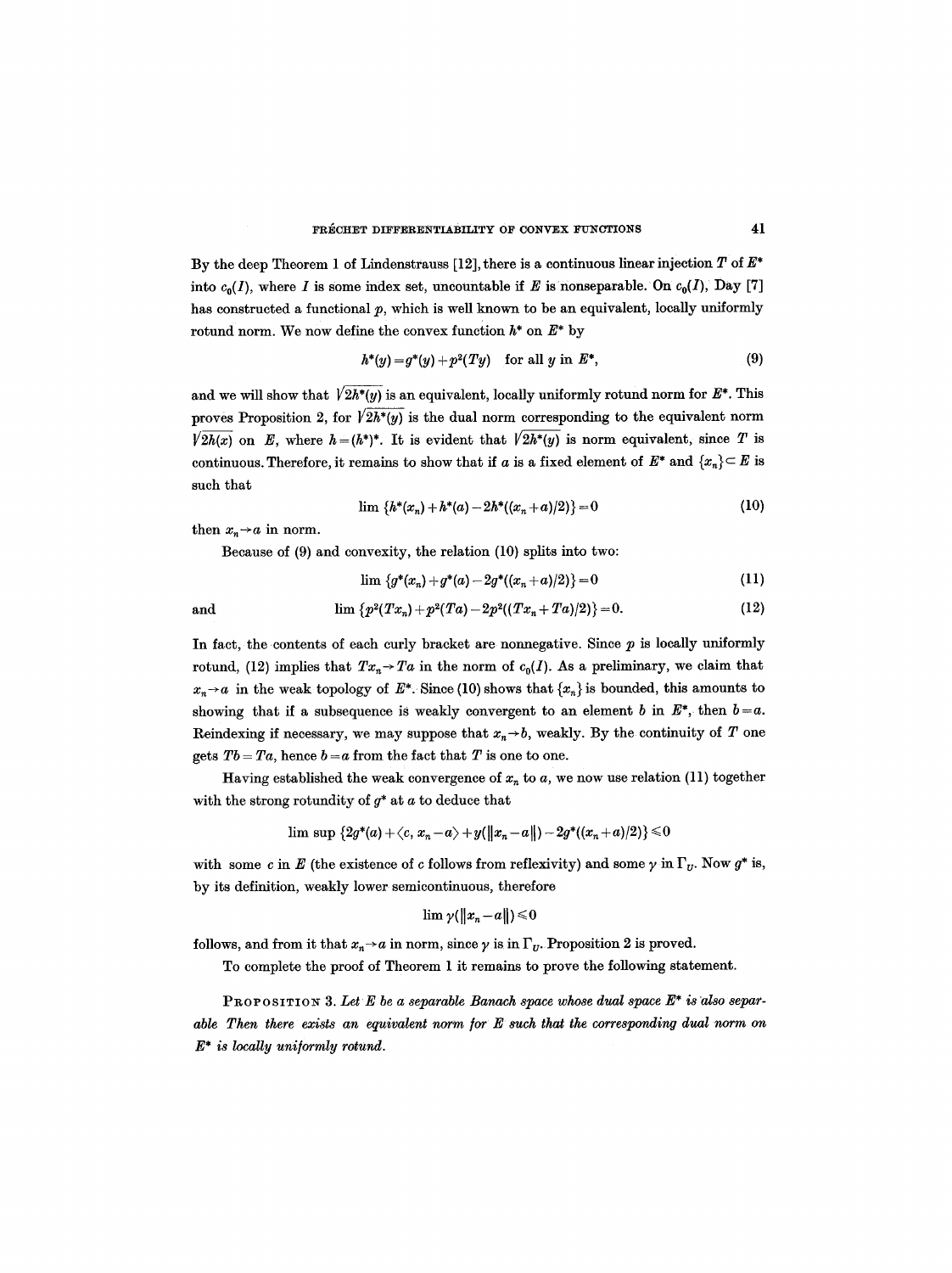*Proo/.* We will use the following lemma, proved by Klee [10] as a quite nontrivial extension of results of Kadeč [9] that are in themselves rather deep.

LEMMA 4. (Klee [10], Corollary 1.5.) *I/E is as in Proposition 3, then there exists in equivalent norm*  $||x||_1$  *for* x in E, such that the corresponding dual norm  $||y||_1$  *for* y in E<sup>\*</sup> is *strictly convex and has the property that*  $\{y_n\} \subset E^*$ ,  $y \in E^*$ ,  $||y_n|| \rightarrow ||y||$ , and  $y_n \rightarrow y$  in the weak\* *topology implies*  $y_n \rightarrow y$  *in norm.* 

We use Klee's norm to define g by (8) and  $h^*$  by (9). Note that in this case there is an elementary continuous linear injection  $T$  of  $E^*$  into  $c_0$ , given by

$$
Ty=\{\langle x_n,y\rangle\},
$$

where  $\{x_n\}$  is a sequence with a dense span in E, such that  $||x_n|| \to 0$ . Clearly, T is also continuous from the weak\* toplogy of  $E^*$  to the weak topology of  $c_0$ , for if  $\alpha = {\alpha_n}$  is a continuous linear functional on  $c_0$  (i.e.  $\Sigma | \alpha_n | < \infty$ ) then

$$
Ty\!=\!\langle\Sigma\alpha_nx_n,y\rangle
$$

is a weak\* continuous linear functional on  $E^*$ . Therefore,  $h^*$  is weak\* lower semicontinuous, so that it is the dual of the function  $h = h^{**}$ , defined on E (this was obvious in the case of Proposition 2).

Suppose now that a sequence  $\{x_n\} \subset E^*$  satisfies (10). Then (11) and (12) follows, and as before that  $x_n \rightarrow a$ , this time in the weak\* topology on  $E^*$ . But then we can apply Lemma 4, because (11) gives

$$
(1/4) \ (\|x_n\|_1 - \|a\|_1)^2 \leqslant g^*(x_n) + g^*(a) - 2g^*((x_n + a)/2) \to 0
$$

in view of the fact that

$$
g^*(y) = \frac{1}{2} ||y||_1^2
$$
 for all y in  $E^*$ .

Hence  $x_n \rightarrow a$  in Klee's norm, and of course in any equivalent norm on  $E^*$ . Thus the norm  $||x||_2 = \sqrt{2h(x)}$  defined for x in E satisfies the conditions of Proposition 3.

# **4. Variational results**

We begin this section by completing the proof of Theorem 3. As remarked before, Theorem 1 and Proposition 1 together prove all except the last paragraph of Theorem 3. Throughout the proof we suppose that  $f$  is a convex function with a non-empty domain of continuity  $C \subseteq E$ , and that  $G \subseteq C$  is the set of all points at which f is Fréchet differentiable.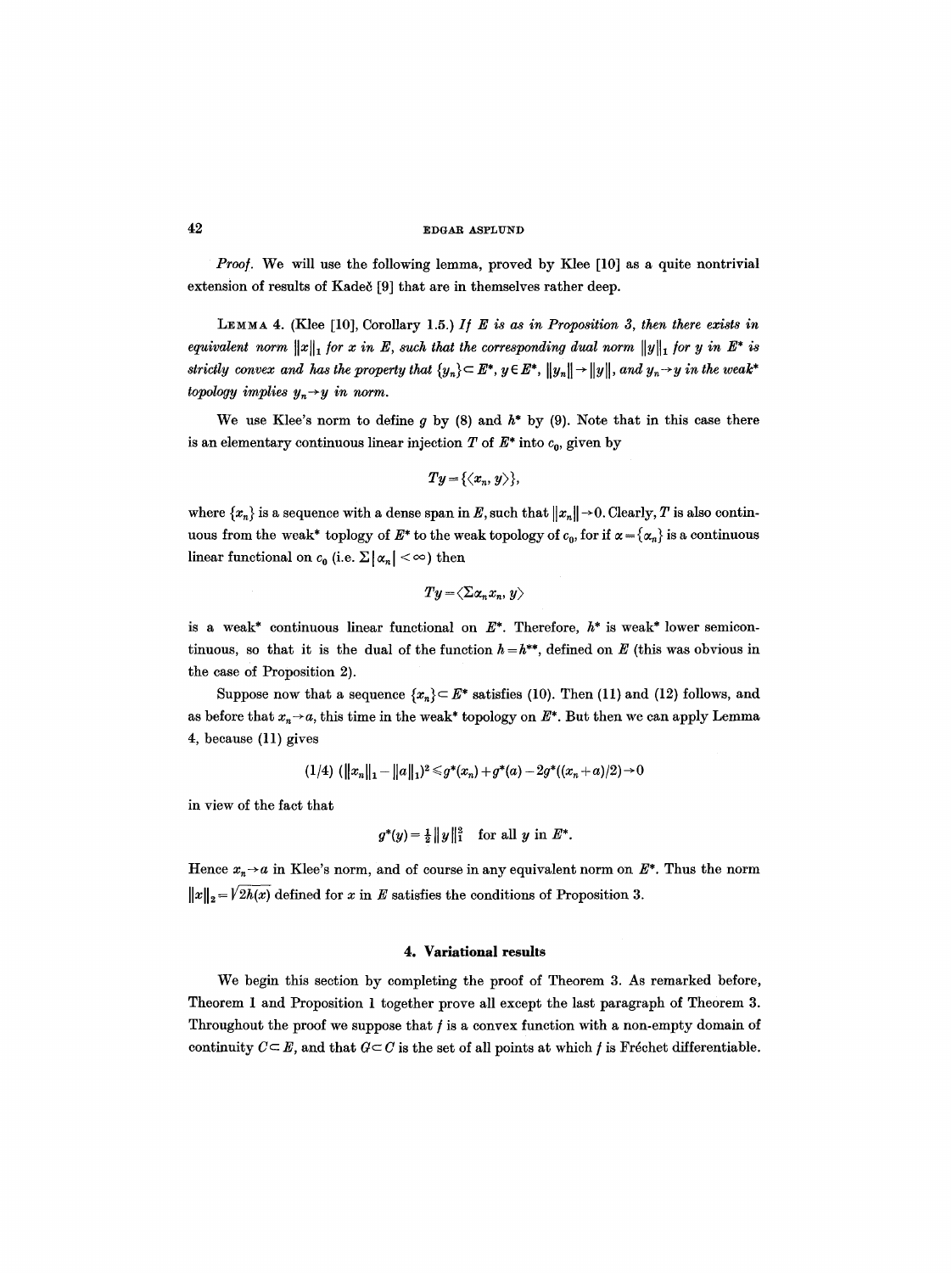The Fréchet differential (an element of  $E^*$ ) of f at x in G will be denoted by  $Df(x)$ . The following three lemmas complete the proof of Theorem 3 and clarify other parts of the situation as well.

LEMMA 5. The mapping  $x \rightarrow Df(x)$  of G into  $E^*$  is norm to norm continuous.

LEMMA 6. If G is dense in C, then G is a dense  $G_{\delta}$  set.

LEMMA 7. If it is possible to define a norm to norm continuous function  $x \rightarrow y(x)$  from a *dense subset*  $H \subset C$  *into*  $E^*$ *, satisfying* 

 $f(x) + f^{*}(y(x)) = \langle x, y(x) \rangle$  *for all x in H,* 

*then*  $H \subset G$  *and*  $y(x) = Df(x)$  *for all x in H.* 

*Remarks.* From the nature of the proofs below it is clear that the roles of  $f$ ,  $E$  and  $f^*$ ,  $E^*$  in these three lemmas can be reversed. Lemma 5 is a special case of [5, Thm. 4].

*Proof of Lemma 5.* Let the sequence  $\{x_n\} \subset G$  converge in norm to x in G. Because of the relation

$$
f(u) \geq f(x_n) + \langle u - x_n, Df(x_n) \rangle \quad \text{for all } u \text{ in } E
$$

and the continuity of f on C, the sequence  $\{Df(x_n)\}\subset E$  must be norm bounded. By the Fréchet differentiability of  $f$  at  $x$ , there is a  $\gamma$  in  $\Gamma_L$  such that

$$
f(x_n) \geq f(x) + \langle x_n - x, Df(x) \rangle + \gamma(\|x_n - x\|).
$$

Also, the definition of Fréchet differentiability (cf. the remark after the proof of Proposition 1) and that of dual function show that, for any  $u$  in  $G$ ,

$$
f(u) = \langle u, Df(u) \rangle - f^*(Df(u)) \ge \langle u, Df(z) \rangle - f^*(Df(z)) \quad \text{for all } z \text{ in } G.
$$

Take the last two relations and combine them:

$$
f(x) \geq \langle x, Df(x_n) \rangle - f^*(Df(x_n)) \geq \langle x - x_n, Df(x_n) - Df(x) \rangle + f(x) + \gamma(\|x_n - x\|).
$$

The convergence  $x_n \to x$  and the boundedness of  $\{Df(x_n)\}\$ now shows that the limit of the second part above as  $n\rightarrow\infty$  is  $f(x)$ . Thus we may apply Proposition 1 to  $f^*$  and  $f=f^{**}$ , concluding that  $Df(x_n) \to Df(x)$  in norm.

*Proof of Lemma 6.* Let  $G_n$  be the set of all x in C, such that for some  $\delta > 0$ , the ball  $B(x, \delta)$  with center at x and radius  $\delta$  satisfies the relation

$$
\sup\left\{\|Df(y)-Df(z)\|:y,\ z\in G\cap B(x,\delta)\right\}<\frac{1}{n}.
$$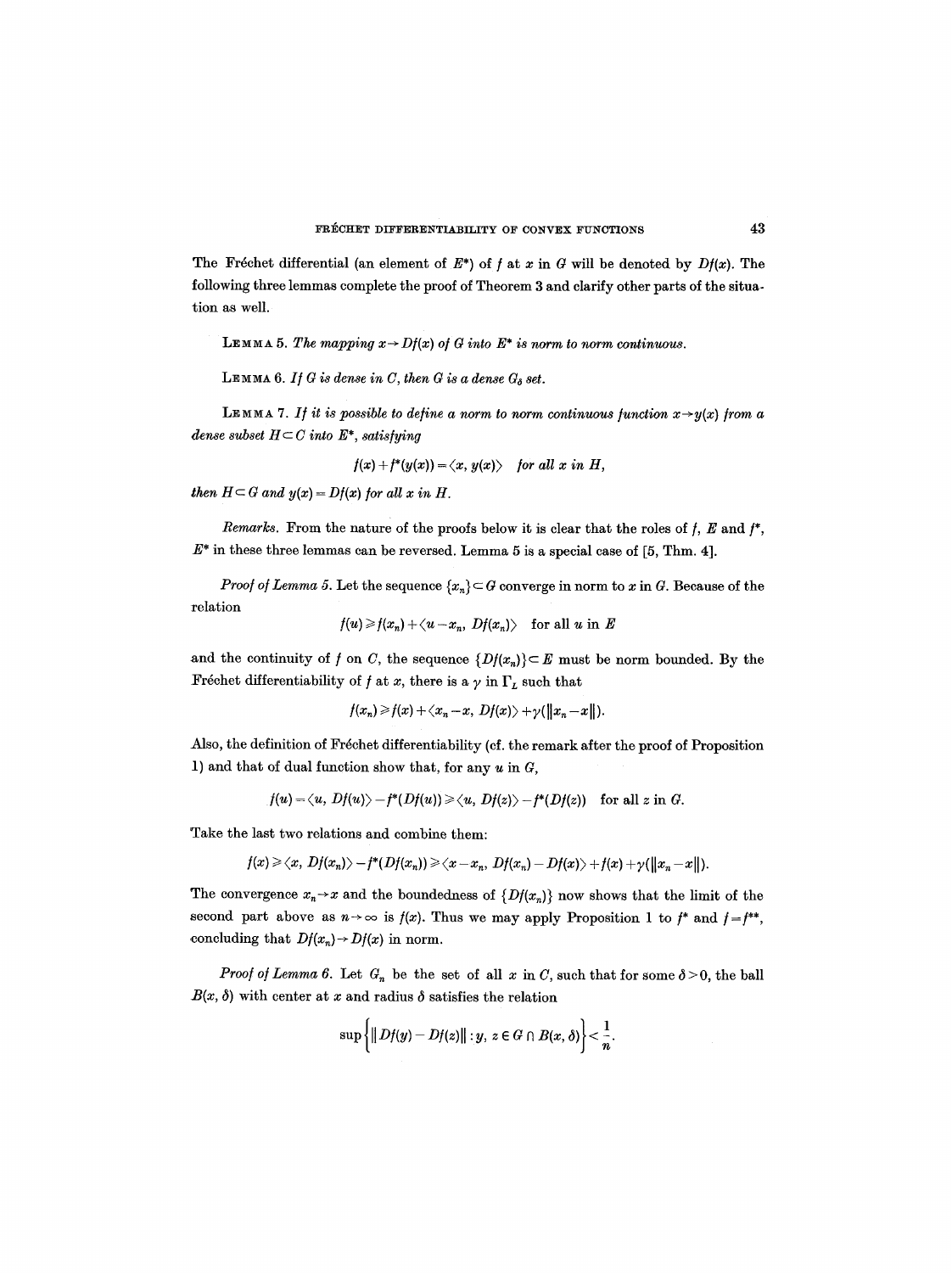By Lemma 5, 
$$
G \subset \bigcap_{n=1}^{\infty} G_n = F,
$$

and so it suffices to prove that  $f$  is Fréchet differentiable for each  $x$  in  $F$ , for the sets  $G_n$  are obviously open. Since  $E^*$  is complete, there is for each each x in F a unique element  $Df(x)$ in  $E^*$  such that for each *n* there is a  $\delta > 0$  with the property

$$
||Df(y)-Df(x)|| \leq \frac{1}{n} \text{ for all } y \text{ in } G \cap B(x,\delta).
$$

Consequently

$$
f(y) \leq f(x) - \langle x-y, Df(y) \rangle \leq f(x) + \langle y-x, Df(x) \rangle + \frac{1}{n} ||y-x||
$$

for all y in  $G \cap B(x, \delta)$ . This proves that f is Fréchet differentiable at x with Fréchet differential  $Df(x)$ , since G is dense in C by hypothesis.

*Proof of Lemma 7.* The following relation holds for all  $x$ ,  $z$  in  $H$ :

$$
f(z) \leq f(x) - \langle x-z, y(z) \rangle = f(x) + \langle z-x, y(x) \rangle + \langle z-x, y(z) - y(x) \rangle.
$$

Let x be fixed and z vary over H. There exists then a non-decreasing function  $\varepsilon(t) > 0$  for  $t > 0$ , finite valued for at least some  $t > 0$ , and with right limit zero at 0, such that

$$
y(z) - y(x) \le \varepsilon(||z - x||)
$$
 for all z in H.

Let  $\gamma(t)$  be the largest minorant in  $\Gamma$  of the function  $t\varepsilon(t)$ . Obviously,  $\gamma$  is in  $\Gamma_L$  and

$$
f(z) \leq f(x) + \langle z-x, y(x) \rangle + \gamma(||z-x||) \quad \text{for all } z \text{ in } H.
$$

But  $H$  is dense in  $C$ , hence the above relation holds by continuity for all  $z$  in  $C$ , proving that  $f$  is Fréchet differentiable at  $x$  with Fréchet differential  $y(x)$ .

The remainder of this section will be devoted to applying Theorem 3 to generalize Moreau's concept of proximal mapping in a Hilbert space. Thus  $E$  will be a real Hilbert space, and by "misuse of language" we put  $E^* = E$ , with  $\langle x, y \rangle$  denoting the inner product of x and y in  $E$ . Define h by

$$
h(x) = \frac{1}{2}\langle x, x \rangle = \frac{1}{2} ||x||^2
$$
 for all x in E.

The function h is convex, continuous, and Fréchet differentiable, and  $Dh(x)=x$  for all x in E. Now let g be any  $(-\infty, \infty]$ -valued, lower semicontinuous functional defined on E, such that

$$
F\!=\!h\!+\!g
$$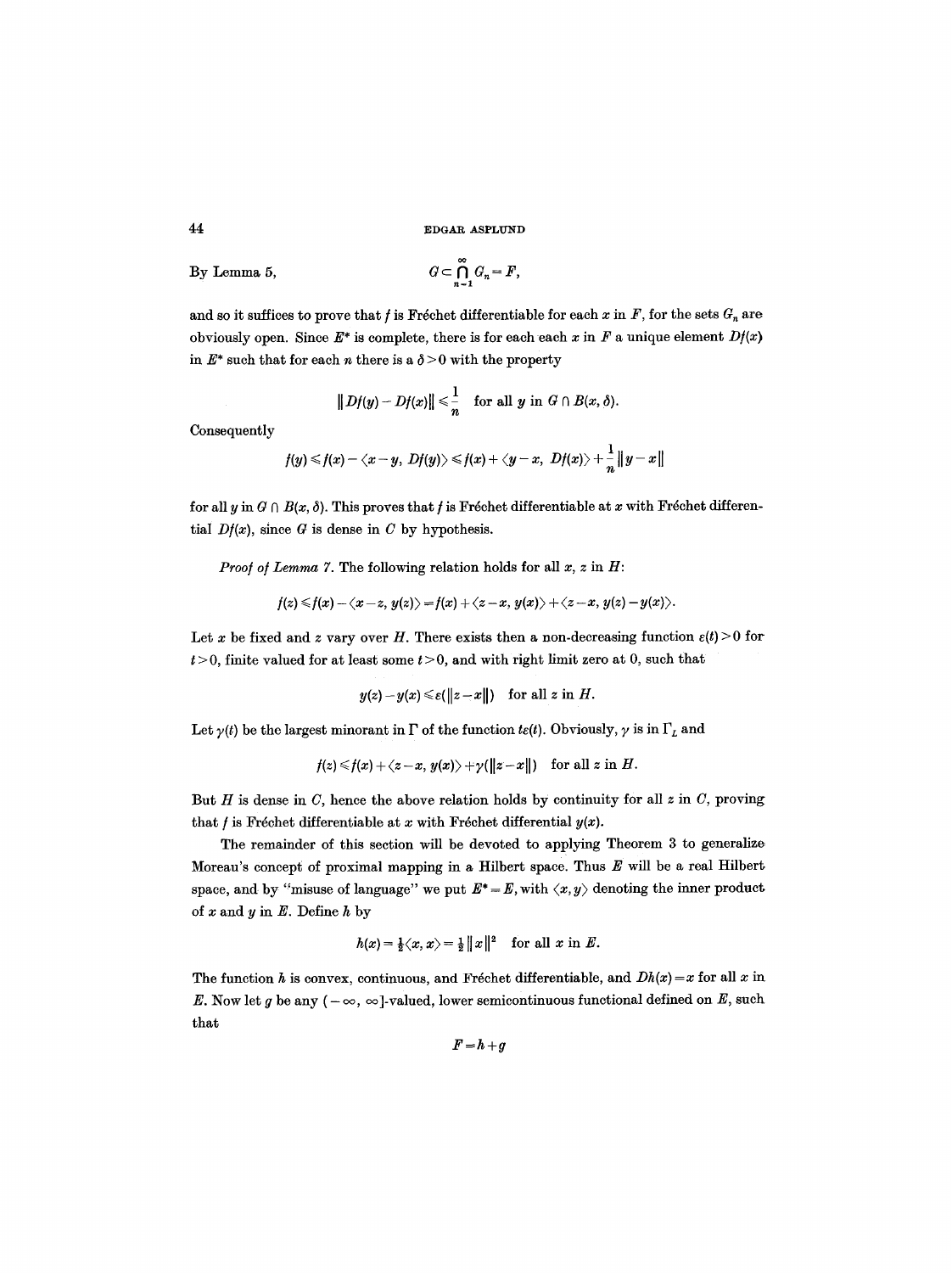satisfies condition (1) of Theorem 3. The resulting solution  $y(x)$  to the variational problem (2) is then denoted by

$$
\operatorname{prox}_{g}(x) = y(x) \quad (= DF^*(x)) \quad \text{for all } x \text{ in } G,
$$

and (2) can be rewritten

$$
\frac{1}{2} \|\text{prox}_{g}(x) - x\|^{2} + g(\text{prox}_{g}(x)) = \inf \left\{ \frac{1}{2} \|y - x\|^{2} + g(y) : y \in E \right\}.
$$
 (13)

This corresponds to the definition given by Moreau in the case when g is a *convex* function. In that case, the mapping  $prox_a$  is defined on all of  $E$  and is a contraction,  $a$  fortiori continuous. In our more general case, it need not be possible to define  $prox_{\sigma}$  continuously on all of  $E$ , and if it is,  $prox_q$  does not have to be a contraction. To illustrate the last assertion, put  $g = -h/2$ ; then  $F^* = 2h$  so that  $\text{prox}_p(x) = 2x$  for all x in E.

To give an example of an essentially non-continuous proximal mapping, let  $K$  be a norm closed, non-convex subset of  $E$  and define  $g$  by

$$
g(x) = 0
$$
 if x is in K,  $g(x) = \infty$  otherwise.

Since K is closed, g is lower semicontinuous. From (13) we see that  $prox_a(x)$  is in this case the nearest point in K to x in G, i.e.  $\text{prox}_q$  is just the metric projection from G onto K. By Theorem 3, G is a dense  $G_{\delta}$  subset of the entire Hilbert space E, and by Lemma 7,  $K \subset G$ , since the projection is obviously defined and norm to norm continuous on  $K$ . But if it is possible to define the projection continuously on all of  $E$ , then by [4],  $K$  must be convex, even if continuity is interpreted in the sense "from norm to weak topology".

Finally, we give an example of a proximal mapping which strangely enough turns out to define an antiprojection, i,e. a mapping into farthest points of a given set. Suppose that  $K$  is norm closed and bounded in  $E$ , and define  $g$  by

$$
g(x) = -||x||^2
$$
 if  $-x$  is in  $K$ ,  $g(x) = \infty$  otherwise.

Rewriting (13) for this case, we get that  $-\text{prox}_{q}(x) \in K$  and

$$
\frac{1}{2} \|- \operatorname{prox}_{g}(x) - x \|^2 = \sup \{ \frac{1}{2} \|y - x\|^2 : y \in K \},\
$$

i.e.  $x \rightarrow -\text{prox}_g(x)$  is the mapping that takes each point x in G into the unique point in K that lies farthest from  $x$ . It also follows from Theorem 3 that this mapping is norm to norm continuous, and that if

 $\{y_n\} \subset K$  and  $\lim \|y_n-x\| = \sup \{\|y-x\| : y \in K\},\$ 

then  $y_n \rightarrow \text{prox}_q(x)$  in norm. One is wont to think of such properties as characteristic of nearest point mappings onto closed convex sets. We have here shown that they hold much more generally, provided one excludes some meager  $F_{\sigma}$  set depending on the case.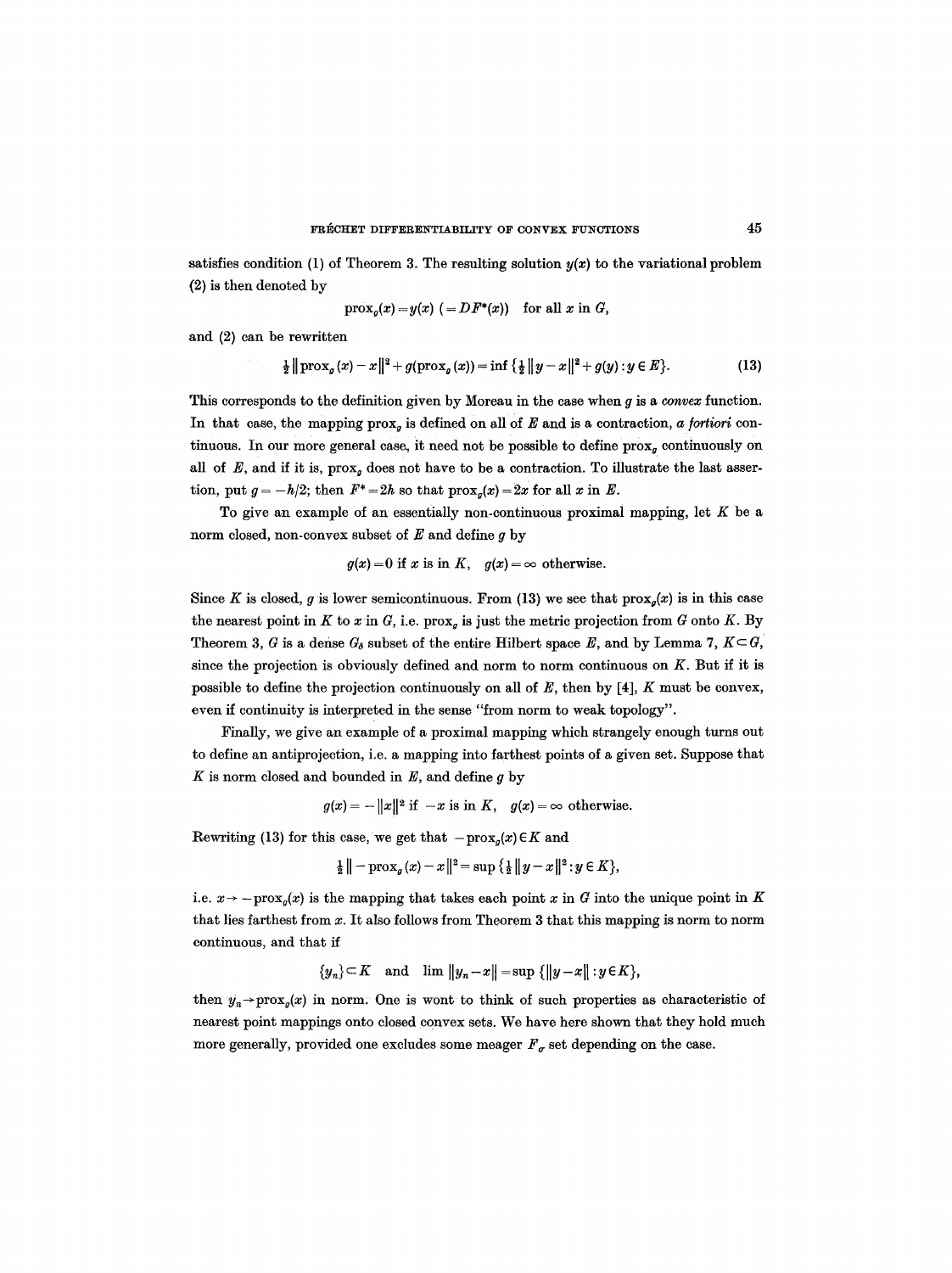# **5. Additional remarks**

The following property of strong (weak) differentiability spaces was mentioned in the introduction.

PROFOSITION 4. If E is an SDS (WDS) and T is a continuous linear mapping of E *onto the Banach space F, then F is also an* SDS (WDS).

*Proof.* Let f be a convex function with domain of continuity  $C \subseteq F$ . Then fT is convex on E with domain of continuity  $T^{-1}(C)$ , hence by hypothesis Fréchet (Gâteaux) differentiable on some dense  $G_{\delta}$  subset of  $T^{-1}(C)$  which we may without risk denote by  $T^{-1}(G)$ , with some  $G \subset C$ , for  $fT$  is constant on each coset  $x + T^{-1}(0)$ . By the open mapping theorem, G is a dense  $G_0$  subset of C, and it remains to show that f is Fréchet (Gâteaux) differentiable on G. Given x in  $T^{-1}(G)$  we have in the Fréchet case

$$
fT(z) \leq fT(x) + \langle z-x, a \rangle + \gamma(||z-x||) \quad \text{for all } z \text{ in } E,
$$
 (14)

with some  $\gamma$  in  $\Gamma_L$ . Since  $f(T(z) = f(T(x))$  if  $z \in x + T^{-1}(0)$ , it follows that a annihilates  $T^{-1}(0)$ , hence  $a = T^*b$  for some b in F. The operator T can be regarded as an isomorphism of  $E/T^{-1}(0)$  onto F in which sense it has an inverse  $T^{-1}$  with norm  $||T^{-1}|| < \infty$ . From (14) follows

$$
f(Tz) \leq f(Tx) + \langle Tz - Tx, b \rangle + \gamma (\|T^{-1}\| \|Tz - Tx\|)
$$
 for all z in E,

proving the Fréchet differentiability of  $f$  at  $Tx \in G$ , since T is onto. The completion of the proof in the case of Gâteaux differentiability is obvious.

Our second remark concerns an unpublished result of Errett Bishop, arrived at by methods quite different from those in the present paper.

PROPOSITION 5. (Bishop.) *I/E is a Banach space with a separable dual space, and K is a weak\* compact convex subset of*  $E^*$ , *then* K *is the weak\* closed convex hull of those of its points that are strongly exposed by functionals from E.* 

*Proo].* Let F be defined by

$$
F(x) = 0
$$
 if x is in K,  $F(x) = \infty$  otherwise.

Since F is convex and weak\* lower semicontinuous,  $F = (F^*)^*$ , with  $F^*$  defined on E. Because K is bounded Theorem 3 shows that there is a dense  $G_{\delta}$  set  $G \subseteq E$  such that for each x in G there is a  $y(x)$  in  $K \subseteq E^*$  with the property that if a sequence  $\{y_n\} \subseteq K$  satisfies

$$
\lim \langle x, y_n \rangle \!=\! \langle x, y(x) \rangle
$$

then  $y_n \rightarrow y(x)$  in norm, i.e.  $y(x)$  in K is "strongly exposed" by x in E.